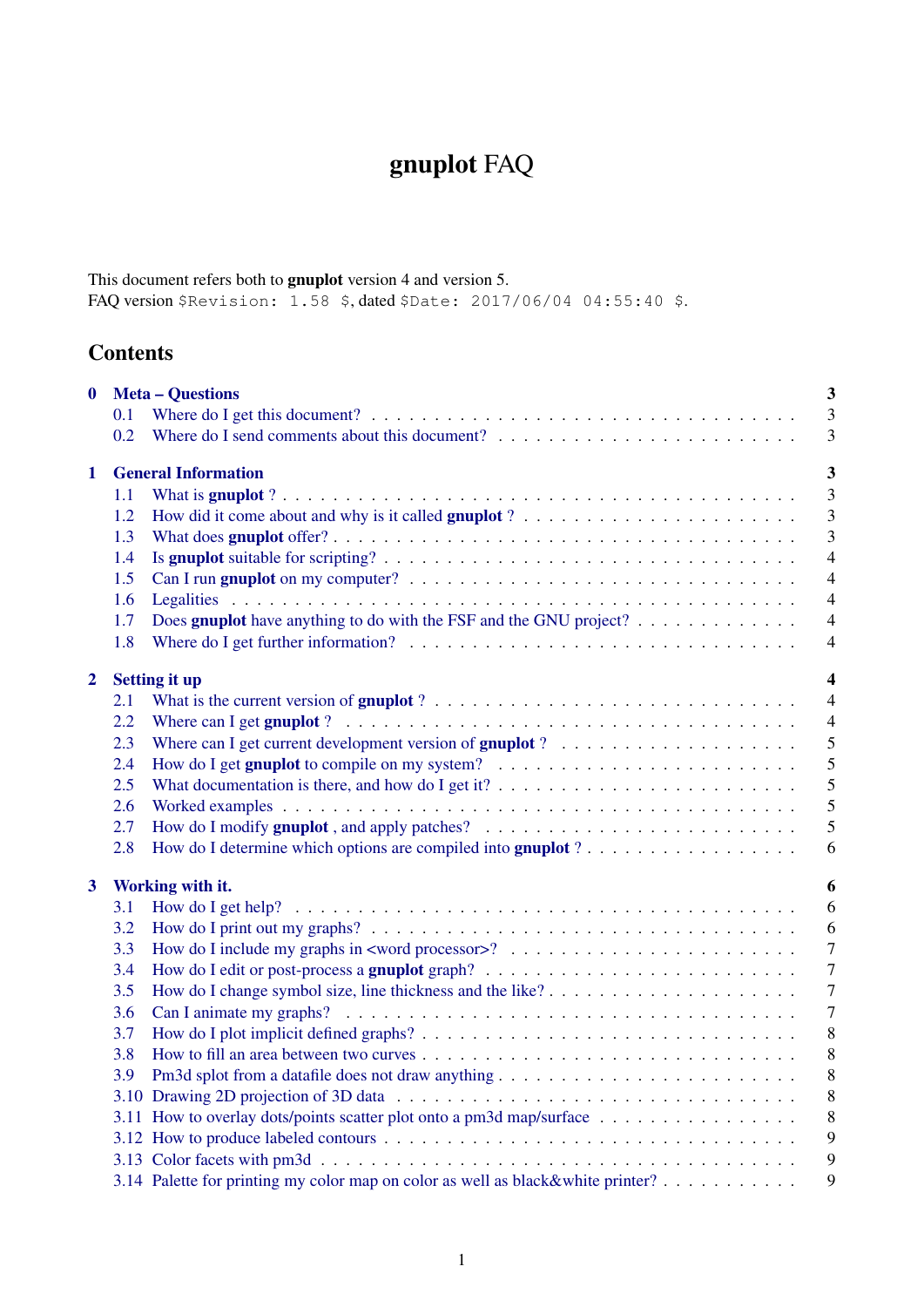| $\overline{\mathbf{4}}$ |                                 | <b>Wanted features</b>                                                                                                                                                                                                        | 9  |  |  |
|-------------------------|---------------------------------|-------------------------------------------------------------------------------------------------------------------------------------------------------------------------------------------------------------------------------|----|--|--|
|                         | 4.1                             | What's new in gruplot 4.6, 5.0 etc? $\ldots \ldots \ldots \ldots \ldots \ldots \ldots \ldots \ldots \ldots \ldots \ldots$                                                                                                     | 9  |  |  |
|                         | 4.2                             |                                                                                                                                                                                                                               | 10 |  |  |
|                         | 4.3                             |                                                                                                                                                                                                                               | 10 |  |  |
|                         | 4.4                             |                                                                                                                                                                                                                               | 10 |  |  |
|                         | 4.5                             |                                                                                                                                                                                                                               | 10 |  |  |
|                         | 4.6                             |                                                                                                                                                                                                                               | 10 |  |  |
|                         | 4.7                             |                                                                                                                                                                                                                               | 10 |  |  |
|                         | 4.8                             |                                                                                                                                                                                                                               | 10 |  |  |
|                         | 4.9                             |                                                                                                                                                                                                                               | 10 |  |  |
|                         |                                 |                                                                                                                                                                                                                               | 11 |  |  |
|                         |                                 |                                                                                                                                                                                                                               |    |  |  |
|                         |                                 |                                                                                                                                                                                                                               | 11 |  |  |
|                         |                                 |                                                                                                                                                                                                                               | 11 |  |  |
|                         |                                 |                                                                                                                                                                                                                               | 11 |  |  |
|                         |                                 |                                                                                                                                                                                                                               | 11 |  |  |
|                         |                                 |                                                                                                                                                                                                                               | 11 |  |  |
|                         |                                 |                                                                                                                                                                                                                               | 11 |  |  |
|                         |                                 |                                                                                                                                                                                                                               | 12 |  |  |
|                         |                                 |                                                                                                                                                                                                                               | 12 |  |  |
|                         |                                 |                                                                                                                                                                                                                               |    |  |  |
| 5                       |                                 | <b>Miscellaneous</b>                                                                                                                                                                                                          | 12 |  |  |
|                         | 5.1                             |                                                                                                                                                                                                                               | 12 |  |  |
|                         | 5.2                             |                                                                                                                                                                                                                               | 12 |  |  |
|                         | 5.3                             | What extensions have people made to <b>gnuplot</b> ? Where can I get them? $\ldots \ldots \ldots \ldots$                                                                                                                      | 12 |  |  |
|                         | 5.4                             |                                                                                                                                                                                                                               | 12 |  |  |
|                         | 5.5                             | Can I do heavy-duty data processing with gnuplot ? or What is beyond gnuplot ?                                                                                                                                                | 13 |  |  |
|                         | 5.6                             |                                                                                                                                                                                                                               | 13 |  |  |
|                         | 5.7                             | I have ported gnuplot to another system, or patched it. What do I do?                                                                                                                                                         | 13 |  |  |
|                         | 5.8                             | I want to help in developing the next version of <b>gnuplot</b> . What can I do? $\ldots \ldots \ldots \ldots$                                                                                                                | 13 |  |  |
|                         | 5.9                             | Open questions for inclusion into the FAQ? $\ldots \ldots \ldots \ldots \ldots \ldots \ldots \ldots \ldots \ldots$                                                                                                            | 13 |  |  |
|                         |                                 |                                                                                                                                                                                                                               |    |  |  |
| 6                       | 13<br><b>Making life easier</b> |                                                                                                                                                                                                                               |    |  |  |
|                         | 6.1                             | How do I plot two functions in non-overlapping regions? $\dots \dots \dots \dots \dots \dots \dots \dots$                                                                                                                     | 13 |  |  |
|                         | 6.2                             |                                                                                                                                                                                                                               | 13 |  |  |
|                         | 6.3                             |                                                                                                                                                                                                                               | 14 |  |  |
|                         | 6.4                             |                                                                                                                                                                                                                               | 14 |  |  |
|                         | 6.5                             | How do I plot a function $f(x,y)$ that is bounded by other functions in the x-y plane?                                                                                                                                        | 14 |  |  |
|                         |                                 |                                                                                                                                                                                                                               |    |  |  |
|                         | 6.6                             |                                                                                                                                                                                                                               | 14 |  |  |
|                         | 6.7                             |                                                                                                                                                                                                                               | 14 |  |  |
|                         | 6.8                             |                                                                                                                                                                                                                               | 15 |  |  |
|                         | 6.9                             | How do I give exact positions for the graph borders on the page? $\dots \dots \dots \dots \dots$                                                                                                                              | 15 |  |  |
| $\overline{7}$          |                                 | <b>Common problems</b>                                                                                                                                                                                                        | 15 |  |  |
|                         | 7.1                             |                                                                                                                                                                                                                               | 15 |  |  |
|                         |                                 |                                                                                                                                                                                                                               |    |  |  |
|                         | 7.2                             |                                                                                                                                                                                                                               | 15 |  |  |
|                         | 7.3                             |                                                                                                                                                                                                                               | 16 |  |  |
|                         | 7.4                             | When I run <b>gnuplot</b> from the shell or a script, the resulting plot flashes by on the screen and                                                                                                                         |    |  |  |
|                         |                                 | then disappears entertainment and the disappears entertainment of the contract of the disappears of the contract of the disappears of the disappears of the disappears of the contract of the disappears of the disappears of | 16 |  |  |
|                         | 7.5                             | My formulas (like $1/3$ ) are giving me nonsense results! What's going on?                                                                                                                                                    | 16 |  |  |
|                         | 7.6                             |                                                                                                                                                                                                                               | 16 |  |  |
|                         | 7.7                             | Calling gnuplot in a pipe or with a gnuplot-script doesn't produce a plot!                                                                                                                                                    | 17 |  |  |
|                         |                                 |                                                                                                                                                                                                                               |    |  |  |
| 8                       | <b>Credits</b>                  |                                                                                                                                                                                                                               | 17 |  |  |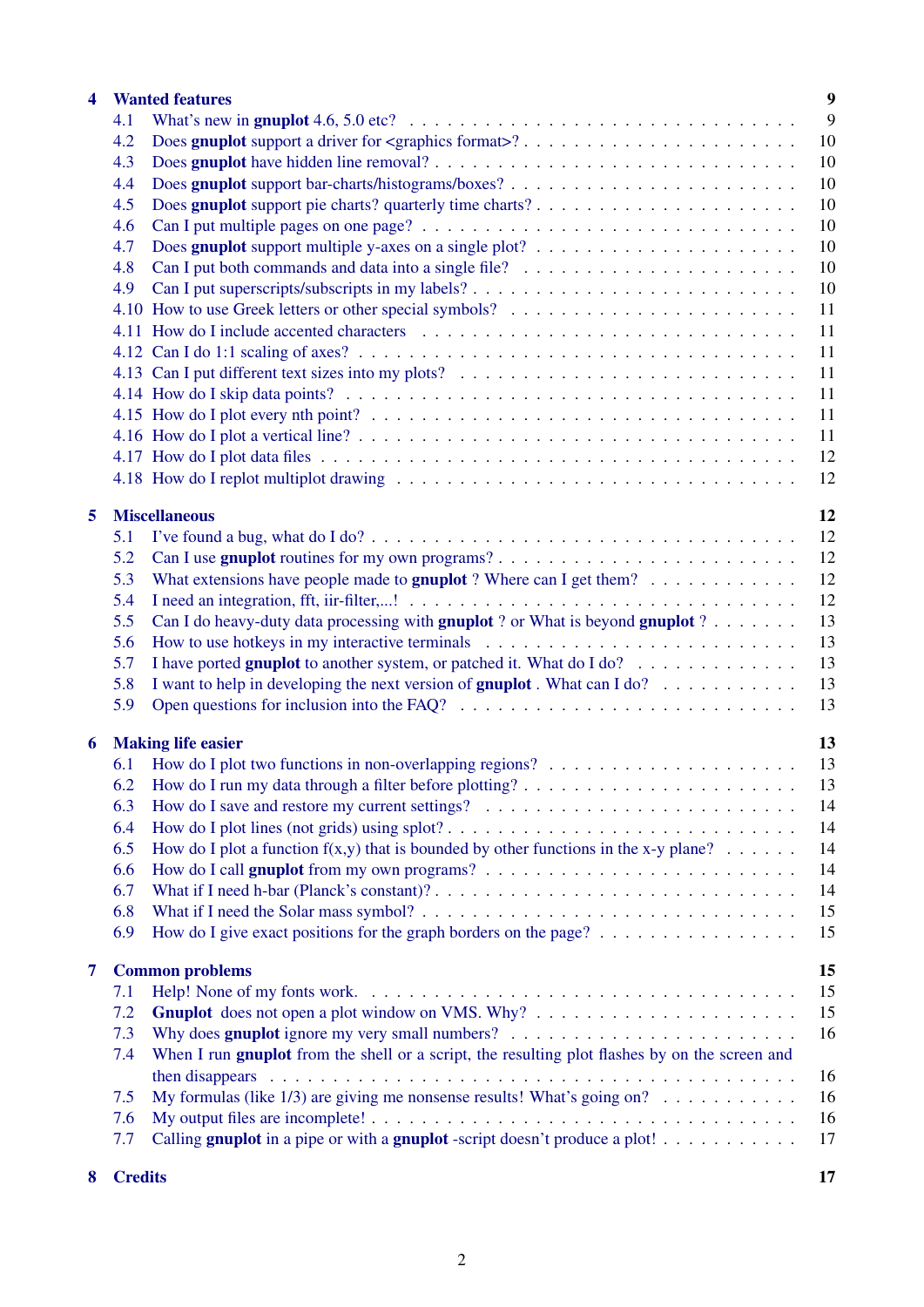## <span id="page-2-0"></span>0 Meta – Questions

## <span id="page-2-1"></span>0.1 Where do I get this document?

The newest version of this document is on the web at <http://www.gnuplot.info/faq/>.

## <span id="page-2-2"></span>0.2 Where do I send comments about this document?

Send comments, suggestions etc to the developer mailing list <mailto://gnuplot-beta@lists.sourceforge.net>.

## <span id="page-2-3"></span>1 General Information

## <span id="page-2-4"></span>1.1 What is gnuplot ?

gnuplot is a command-driven plotting program. It can be used interactively to plot functions and data points in both two- and three-dimensional plots in many different styles and many different output formats. Gnuplot can also be used as a scripting language to automate generation of plots. It is designed primarily for the visual display of scientific data. **gnuplot** is copyrighted, but freely distributable; you don't have to pay for it.

## <span id="page-2-5"></span>1.2 How did it come about and why is it called gnuplot ?

The authors of gnuplot are: Thomas Williams, Colin Kelley, Russell Lang, Dave Kotz, John Campbell, Gershon Elber, Alexander Woo and many others.

The following quote comes from Thomas Williams:

I was taking a differential equation class and Colin was taking Electromagnetics, we both thought it'd be helpful to visualize the mathematics behind them. We were both working as sys admin for an EE VLSI lab, so we had the graphics terminals and the time to do some coding. The posting was better received than we expected, and prompted us to add some, albeit lame, support for file data.

Any reference to GNUplot is incorrect. The real name of the program is "gnuplot ". You see people use "Gnuplot " quite a bit because many of us have an aversion to starting a sentence with a lower case letter, even in the case of proper nouns and titles. **gnuplot** is not related to the GNU project or the FSF in any but the most peripheral sense. Our software was designed completely independently and the name "gnuplot " was actually a compromise. I wanted to call it "llamaplot" and Colin wanted to call it "nplot." We agreed that "newplot" was acceptable but, we then discovered that there was an absolutely ghastly pascal program of that name that the Computer Science Dept. occasionally used. I decided that "gnuplot " would make a nice pun and after a fashion Colin agreed.

## <span id="page-2-6"></span>1.3 What does gnuplot offer?

- Two-dimensional functions and data plots combining many different elements such as points, lines, error bars, filled shapes, labels, arrows, ...
- Polar axes, log-scaled axes, general nonlinear axis mapping, parametric coordinates
- Data representations such as heat maps, beeswarm plots, violin plots, histograms, ...
- Three-dimensional plots of data points, lines, and surfaces in many different styles (contour plot, mesh)
- Algebraic computation in integer, float and complex arithmetic
- Data-driven model fitting using Marquardt-Levenberg minimization
- Support for a large number of operating systems, graphics file formats and output devices
- Extensive on-line help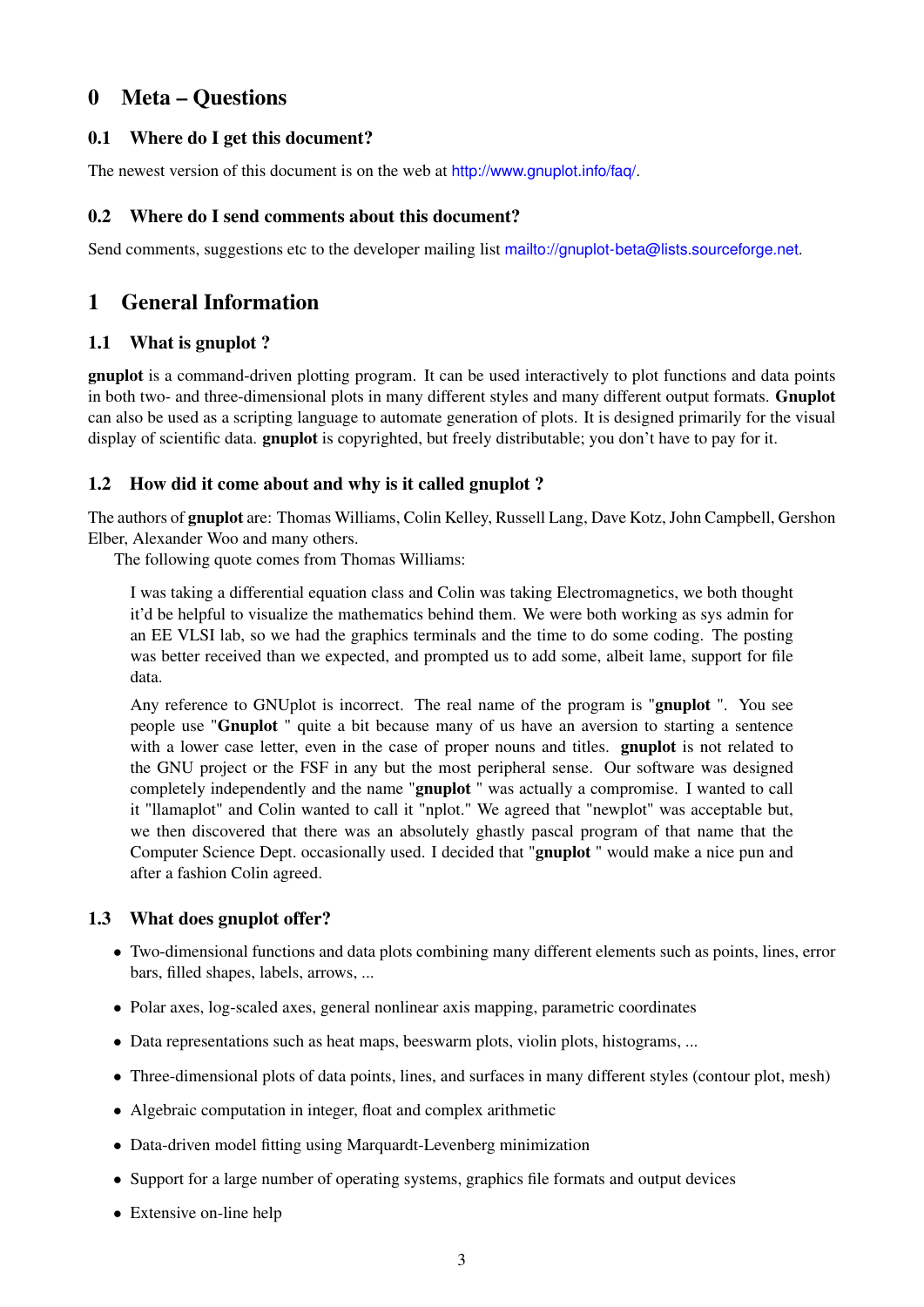- T<sub>E</sub>X-like text formatting for labels, titles, axes, data points
- Interactive command line editing and history

## <span id="page-3-0"></span>1.4 Is gnuplot suitable for scripting?

Yes. Gnuplot can read in files containing additional commands during an interactive session, or it can be run in batch mode by piping a pre-existing file or a stream of commands to stdin. Gnuplot is used as a back-end graphics driver by higher-level mathematical packages such as Octave and can easily be wrapped in a cgi script for use as a web-driven plot generator. Gnuplot supports context- or data-driven flow control and iteration using familiar statements *if else continue break while for*.

## <span id="page-3-1"></span>1.5 Can I run gnuplot on my computer?

Gnuplot is in widespread use on many platforms, including MS Windows, linux, unix, and OSX. The current source code retains supports for older systems as well, including VMS, Ultrix, OS/2, and MS-DOS. 16-bit platforms are no longer supported.

You should be able to compile the **gnuplot** source more or less out of the box in any reasonably standard (ANSI/ISO C, POSIX) environment.

## <span id="page-3-2"></span>1.6 Legalities

Gnuplot is authored by a collection of volunteers, who cannot make any legal statement about the compliance or non-compliance of gnuplot or its uses. There is no warranty whatsoever. Use at your own risk.

## <span id="page-3-3"></span>1.7 Does gnuplot have anything to do with the FSF and the GNU project?

Gnuplot is neither written nor maintained by the FSF. At one time it was distributed by the FSF but this is no longer true. Gnuplot as a whole is not covered by the GNU General Public License (GPL).

Gnuplot is freeware in the sense that you don't have to pay for it. You can use or modify gnuplot as you like however certain restrictions apply to further distribution of modified versions. Please read and accept the modification and redistribution terms in the *Copyright* file.

## <span id="page-3-4"></span>1.8 Where do I get further information?

See the main gnuplot web page <http://www.gnuplot.info>.

Some documentation and tutorials are available in other languages than English. See [http://gnuplot.sourceforg](http://gnuplot.sourceforge.net/help.html)e. [net/help.html](http://gnuplot.sourceforge.net/help.html), section "Localized learning pages about gnuplot", for the most up-to-date list.

## <span id="page-3-5"></span>2 Setting it up

## <span id="page-3-6"></span>2.1 What is the current version of gnuplot ?

The current released version of gnuplot is 5.0, released in January 2015. Incremental versions (patchlevel 1, 2, ...) are typically released every six months. The development version of gnuplot is currently 5.1. Initial release of version 5.2 is expected mid-2017.

## <span id="page-3-7"></span>2.2 Where can I get gnuplot ?

The best place to start is <http://www.gnuplot.info>. From there you find various pointers to other sites, including the project development site on SourceForge <http://sourceforge.net/projects/gnuplot>.

The source distribution ("gnuplot-5.0.5.tar.gz" or a similar name) is available from the official distribution site <http://sourceforge.net/projects/gnuplot>.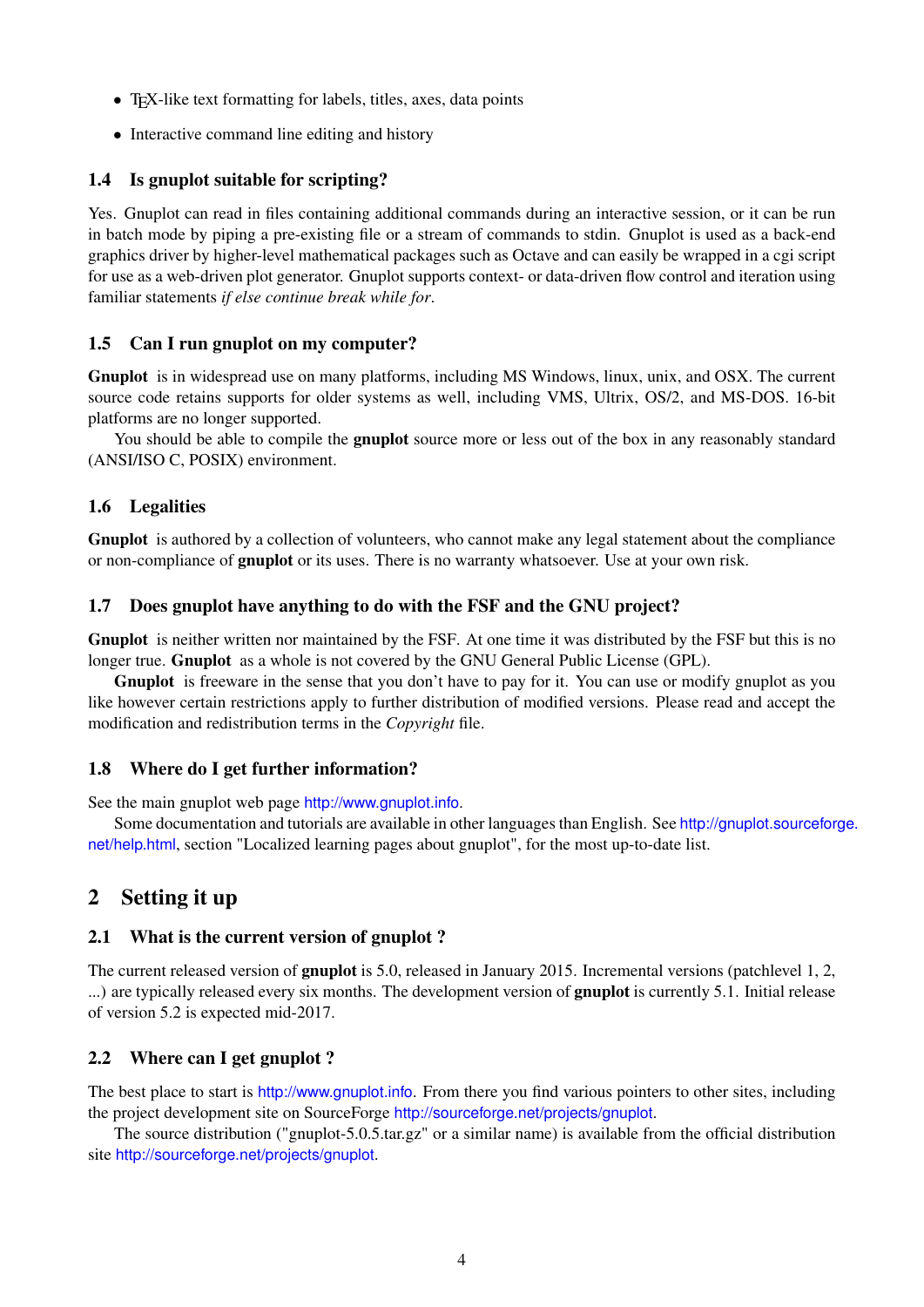## <span id="page-4-0"></span>2.3 Where can I get current development version of gnuplot ?

The development version of gnuplot is available as a cvs source tree online for direct browsing from [http:](http://sourceforge.net/projects/gnuplot) [//sourceforge.net/projects/gnuplot](http://sourceforge.net/projects/gnuplot), section "CVS". You can download all current sources according to the documentation therein; for example by a sequence of commands like

```
cvs -d:pserver:anonymous@gnuplot.cvs.sourceforge.net:/cvsroot/gnuplot login
cvs -z3 -d:pserver:anonymous@gnuplot.cvs.sourceforge.net:/cvsroot/gnuplot co -P gnuplot
```
#### or (in bash)

export CVSROOT=:pserver:anonymous@gnuplot.cvs.sourceforge.net:/cvsroot/gnuplot cvs login cvs -z3 checkout gnuplot

Hit <return> when asked for a password.

Further, before the *./configure* command of gnuplot compilation phase, you have to execute *./prepare* to create the up-to-date configure files.

There are no official preliminary binary releases of gnuplot: you have to compile it yourself. However, you may find unofficial binary releases for some platforms, like OS/2, Windows or Macintosh.

Important note: questions related to the development version should go to [mailto://gnuplot-beta@lists.](mailto://gnuplot-beta@lists.sourceforge.net) [sourceforge.net](mailto://gnuplot-beta@lists.sourceforge.net).

#### <span id="page-4-1"></span>2.4 How do I get gnuplot to compile on my system?

As you would any other installation. Read the release notes and files *README* and *INSTALL*.

- For Unix, use *./configure* (or *./configure --prefix=\$HOME/usr* for an installation for a single user), *make* and finally *make install*.
- On Windows, makefiles can be found in *config/mingw*, *config/msvc*, *config/watcom*, and *config/cygwin*. Update the options in the makefile's header and run the appropriate *make* tool in the same directory as the makefile. Additional instructions can be found in the makefiles.
- For other platforms, copy the relevant makefile (e.g. *makefile.os2* for OS/2) from *config/* to *src/*, optionally update options in the makefile's header, then change directory to *src* and run *make*.

#### <span id="page-4-2"></span>2.5 What documentation is there, and how do I get it?

Full documentation is included in the source distribution. Individual sections can be browsed from inside a gnuplot session by typing *help* keyword. Look in the docs and tutorial subdirectories, where you'll find files to produce PDF or HTML versions of the User Manual.

Online copies are available at <http://gnuplot.sourceforge.net/documentation.html>.

## <span id="page-4-3"></span>2.6 Worked examples

There is a directory of worked examples in the the source distribution. These examples, and the resulting plots, may also be found at <http://gnuplot.sourceforge.net/demo/>.

## <span id="page-4-4"></span>2.7 How do I modify gnuplot , and apply patches?

For this, you will need to recompile gnuplot .

Modifications people make are either done by replacing files, such as terminal drivers, or by patching. If a file is a replacement, it will probably tell you in its README or in the lines at the beginning.

To patch a file, you need the *patch* utility, and possibly also the *automake* and *autoconf* tools. A typical command for applying a patch is patch  $-p0$  <newfunctionality.diff.

There is repository of contributed patches in the "Patches" section on gnuplot's sourceforge site [http://](http://sourceforge.net/p/gnuplot/patches/) [sourceforge.net/p/gnuplot/patches/](http://sourceforge.net/p/gnuplot/patches/).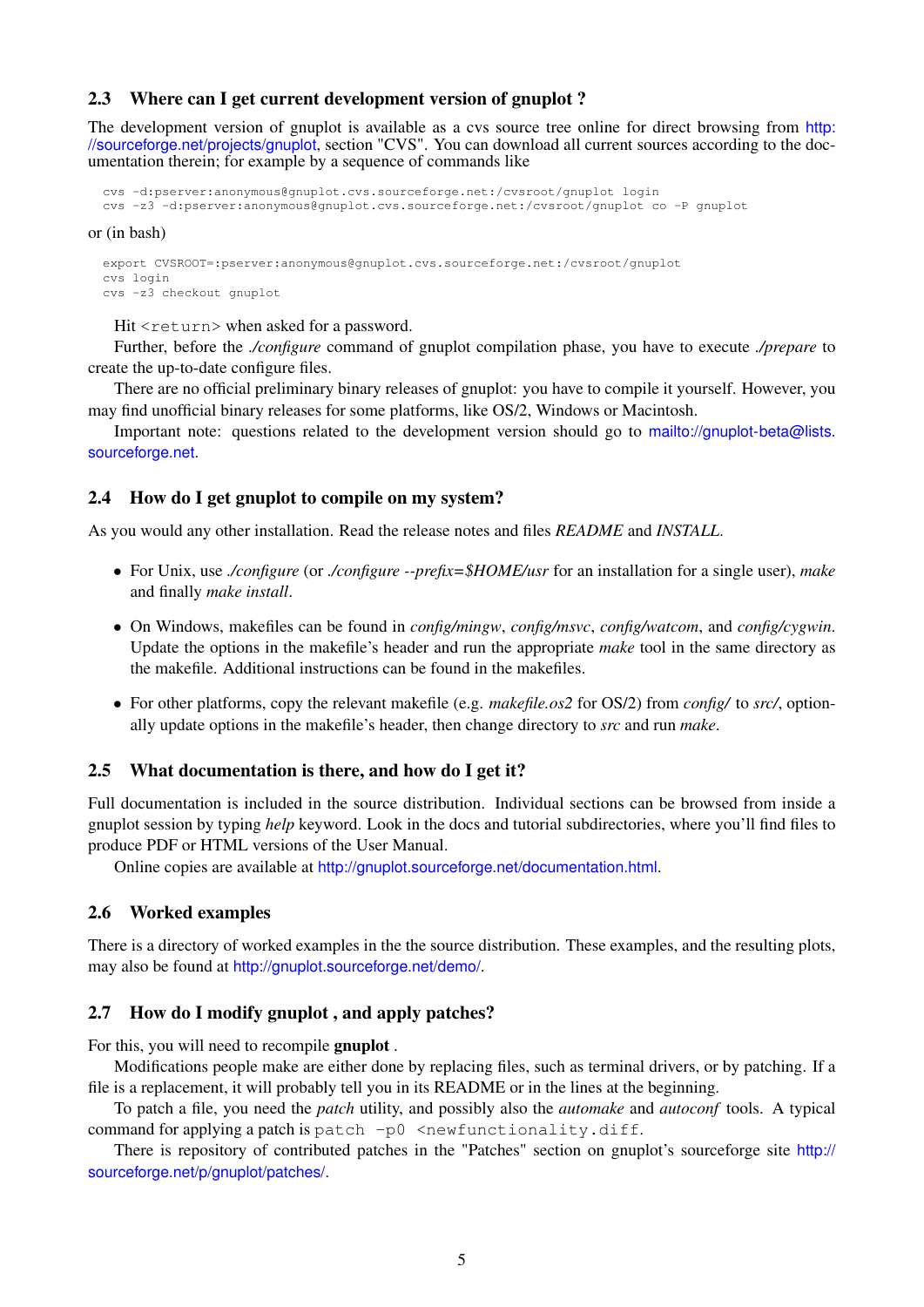### <span id="page-5-0"></span>2.8 How do I determine which options are compiled into gnuplot ?

Given that you have a compiled version of gnuplot , you can use the show command to display a list of configuration and build options that were used to build your copy.

```
gnuplot> show version long
```
## <span id="page-5-1"></span>3 Working with it.

## <span id="page-5-2"></span>3.1 How do I get help?

Read this document.

Give the help command at the initial prompt. After that, keep looking through the keywords. Good starting points are plot and set.

Read the manual, if you have it.

Look through the demo subdirectory; it should give you some ideas.

Ask your colleagues, the system administrator or the person who set up **gnuplot**.

If all these fail, please upgrade to the newest version of gnuplot or urge your system-administrator to do so. Then post a question to <news://comp.graphics.apps.gnuplot> or send mail to the gatewayed mailing list <mailto://gnuplot-info@lists.sourceforge.net>. Please note that, due to the overwhelming amount of spam it would otherwise receive, you have to subscribe before you can post to it. Subscription instructions are in the main gnuplot manual. Do not forget to cite the version number and the operating system. If you want to subscribe to the mailing list, visit the URL <http://lists.sourceforge.net/lists/listinfo/gnuplot-info>. But please don't use the mailing list if you can read <news://comp.graphics.apps.gnuplot> directly. If you post a question there, it is considered good form to solicit e-mail replies and post a summary.

## <span id="page-5-3"></span>3.2 How do I print out my graphs?

The kind of output produced is determined by the set terminal command; for example, set terminal postscription will produce the graph in PostScript format. Output can be redirected using the set output command.

As an example, the following first plots a graph of  $sin(x)$  to the screen and then redraws that same plot as a PostScript output file.

```
gnuplot> plot sin(x)
gnuplot> set terminal postscript
Terminal type set to 'postscript'
Options are 'landscape monochrome "Courier" 14'
gnuplot> set output "sin.ps"
gnuplot> replot
gnuplot> unset output # set output back to default
gnuplot> unset terminal # ditto for terminal type
gnuplot> system("print sin.ps") # print PS File (site dependent)
gnuplot>
```
Using the platform-independent way of restoring terminal by *set term push/pop* commands, do it by

```
gnuplot> set terminal postscript eps color lw 15 "Helvetica" 20
gnuplot> set out 'a.eps'
gnuplot> replot
gnuplot> set term pop
```
The command *set term pop* without a previous corresponding *set term push* switches the terminal back to the startup terminal. The same thing happens if you say *unset terminal*.

Some interactive terminal types (*win, wxt, qt*) provide a printer icon on the terminal's toolbar. This tool prints the current plot or saves it to file using generic system tools rather than by using a different gnuplot terminal type. That is, the file you get by selecting "save to png" in the print menu will be different than the file you get from *set term png; replot;*.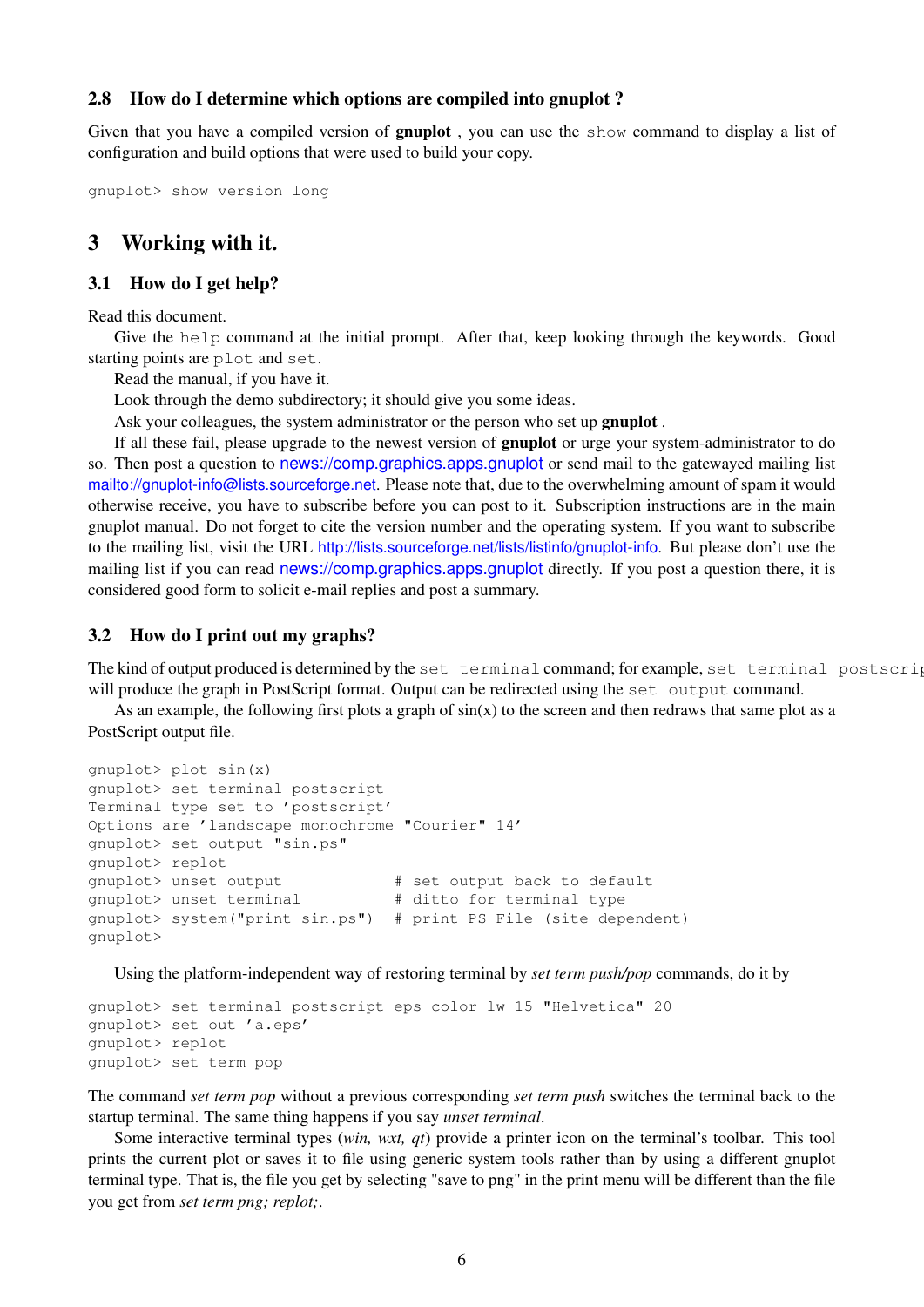## <span id="page-6-0"></span>3.3 How do I include my graphs in <word processor>?

Basically, you save your plot to a file in a format your word processor can understand (using set term and set output, see above), and then you read in the plot from your word processor. Vector formats (PostScript, emf, svg, pdf, TEX, LATEX, etc) should be preferred, as you can scale your graph later to the right size.

Details depend on which word processor you use; use set term to get a list of available file formats.

Many word processors can use Encapsulated PostScript (\*.eps) for graphs. You can generate eps output in gnuplot using either set terminal postscript eps or set terminal epscairo . Gnuplot does not embed a bitmap preview image in the output eps file. To accommodate some word processors you may have to add a preview image yourself. You can use the GSView viewer for this (available for OS/2, Windows and X11), or some Unix ps tool.

Some Windows office applications, including OpenOffice.org, can handle vector images in EMF format. These can be either produced by the emf terminal, or by selecting 'Save as EMF...' from the toolbar of the graph window of the windows terminal.

OpenOffice.org can also read SVG, as well as AutoCAD's dxf format.

There are many ways to use gnuplot to produce graphs for inclusion in a T<sub>EX</sub> or LAT<sub>EX</sub> document. Some terminals produce \*.tex fragments for direct inclusion; others produce \*.eps, \*.pdf, \*.png output to be included using the \includegraphics command. The epslatex and cairolatex terminals produce both a graphics file (\*.eps or \*.pdf) and a \*.tex document file that refers to it. The tikz terminal produces full text and graphics to a pdf file when the output is processed with pdflatex.

Most word processors can import bitmap images (png, pbm, etc). The disadvantage of this approach is that the resolution of your plot is limited by the size of the plot at the time it is generated by gnuplot, which is generally a much lower resolution than the document will eventually be printed in.

#### <span id="page-6-1"></span>3.4 How do I edit or post-process a gnuplot graph?

This depends on the terminal type you use.

- svg terminal (scalable vector graphics) output can be further edited by a svg editor, e.g. Inkscape ([http:](http://www.inkscape.org) [//www.inkscape.org](http://www.inkscape.org)), Skencil (<http://www.skencil.org>) or Dia (<http://projects.gnome.org/dia/>), or loaded into OpenOffice.org with an on-fly conversion into OO.o Draw primitives.
- PostScript or PDF output can be edited directly by tools such as Adobe Illustrator or Acrobat, or can be converted to a variety of other editable vector formats by the pstoedit package. Pstoedit is available at <http://www.pstoedit.net>.
- The DXF format is the AutoCAD's format, editable by several other applications.
- Bitmapped graphics (e.g. png, jpeg, pbm) can be edited using tools such as ImageMagick or Gimp. In general, you should use a vector graphics program to post-process vector graphic formats, and a pixelbased editing program to post-process pixel graphics.

#### <span id="page-6-2"></span>3.5 How do I change symbol size, line thickness and the like?

Gnuplot offers a variety of commands to set line and point properties, including color, thickness, point shape, etc. The command test will display a test page for the currently selected terminal type showing the available pre-defined combinations of color, size, shape, etc. You can use the command *set linetype* to change this or define additional combinations.

## <span id="page-6-3"></span>3.6 Can I animate my graphs?

Only one gnuplot terminal type (gif) directly outputs an animated file:

```
set terminal gif animate {delay <time>} {loop <N>} {optimize}
```
Have a look at <http://gnuplot.sourceforge.net/demo/animate.html> in the demo collection.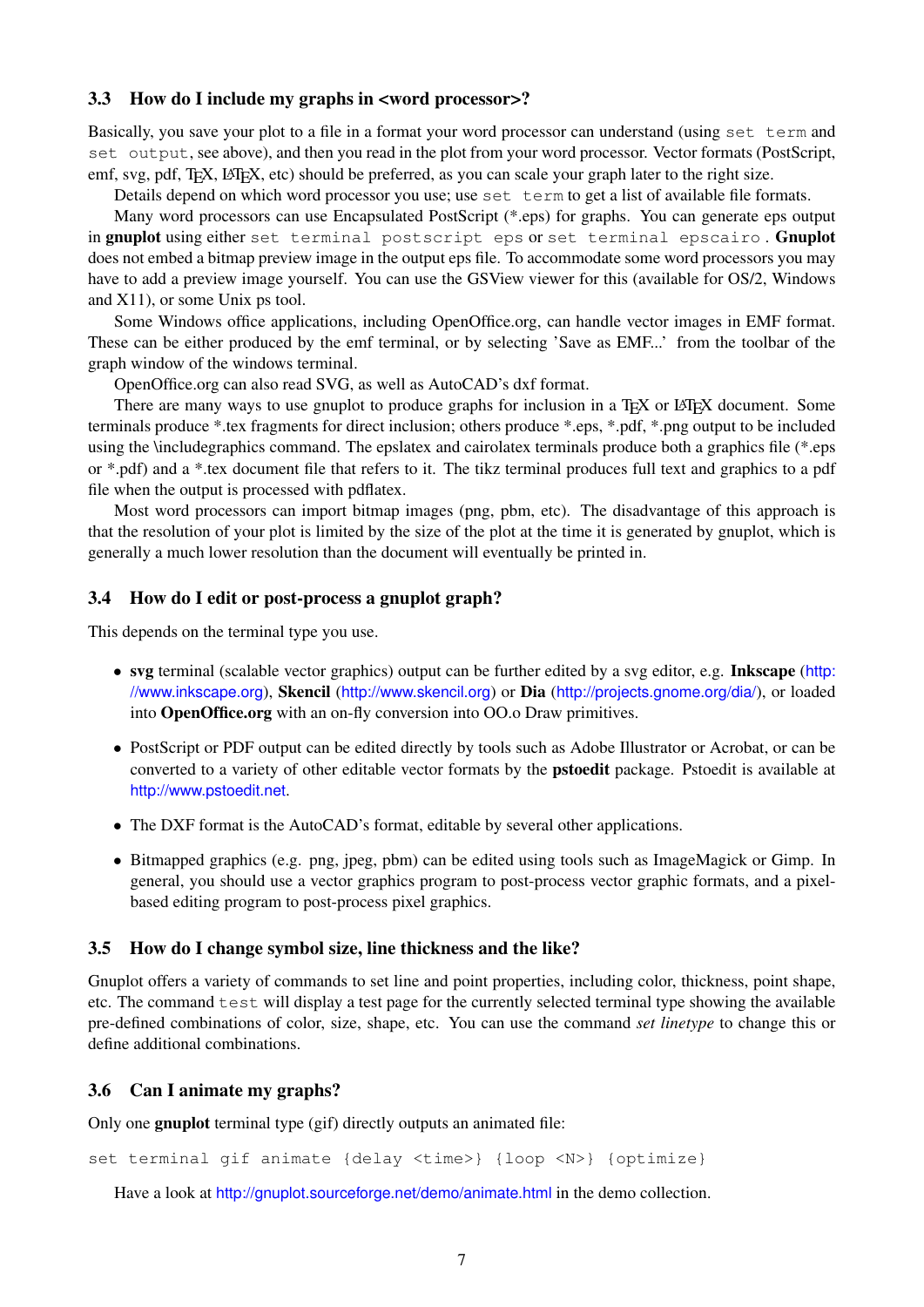#### <span id="page-7-0"></span>3.7 How do I plot implicit defined graphs?

Implicit graphs or curves cannot be plotted directly in gnuplot . However there is a workaround.

```
gnuplot> # An example. Place your definition in the following line:
qnuplot> f(x,y) = y - x**2 / tan(y)gnuplot> set contour base
gnuplot> set cntrparam levels discrete 0.0
gnuplot> unset surface
gnuplot> set table $TEMP
gnuplot> splot f(x,y)
gnuplot> unset table
gnuplot> plot $TEMP w l
```
The trick is to draw the single contour line  $z=0$  of the surface  $z=f(x,y)$ , and store the resulting contour curve to a temporary file or datablock.

## <span id="page-7-1"></span>3.8 How to fill an area between two curves

A plot with filled area between two given curves can be easily obtained using the pseudo file '+' with *filledcurves closed*. The example below demonstrates this for two curves  $f(x)$  and  $g(x)$ :

```
f(x) = cos(x)q(x)=sin(x)xmax=pi/4
set xrange [0:xmax]
plot '+' using 1: (f(51)): (g(51)) with filledcurves
```
Note that this code fragment fills area between the two curves, regardless of which one is above the other. If you want to fill only the area satisfying  $g(x) < f(x)$  or  $f(x) < g(x)$  add an additional keyword *above* or *below* after *filledcurves*.

See the documentation for *help filledcurves*, *help special-filenames*, and *help ternary* and see *fillbetween.dem* in the *demos* directory.

#### <span id="page-7-2"></span>3.9 Pm3d splot from a datafile does not draw anything

You do set pm3d; splot 'a.dat' and no plot but colorbox appears. Perhaps there is no blank line in between two subsequent scans (isolines) in the data file? Add blank lines! If you are curious what this means, then don't hesitate to look to files like demo/glass.dat or demo/triangle.dat in the gnuplot demo directory.

You can find useful the following awk script (call it e.g. addblanks.awk) which adds blank lines to a data file whenever number in the first column changes:

```
/^[[:blank:]]*#/ {next} # ignore comments (lines starting with #)
NF < 3 {next} # ignore lines which don't have at least 3 columns
$1 != prev {printf "\n"; prev=$1} # print blank line
{print} # print the line
```
Then, either preprocess your data file by command  $awk -f$  addblanks.awk  $\leq a$ .dat or plot the datafile under a unixish platform by gnuplot> splot "<awk -f addblanks.awk a.dat".

## <span id="page-7-3"></span>3.10 Drawing 2D projection of 3D data

Use *set view map* There are also plotting styles with image and with rgbimage for plotting 2D color images.

#### <span id="page-7-4"></span>3.11 How to overlay dots/points scatter plot onto a pm3d map/surface

Use the explicit (see also implicit) switch of the pm3d style:

```
gnuplot> set pm3d explicit
gnuplot> splot x with pm3d, x*y with points
```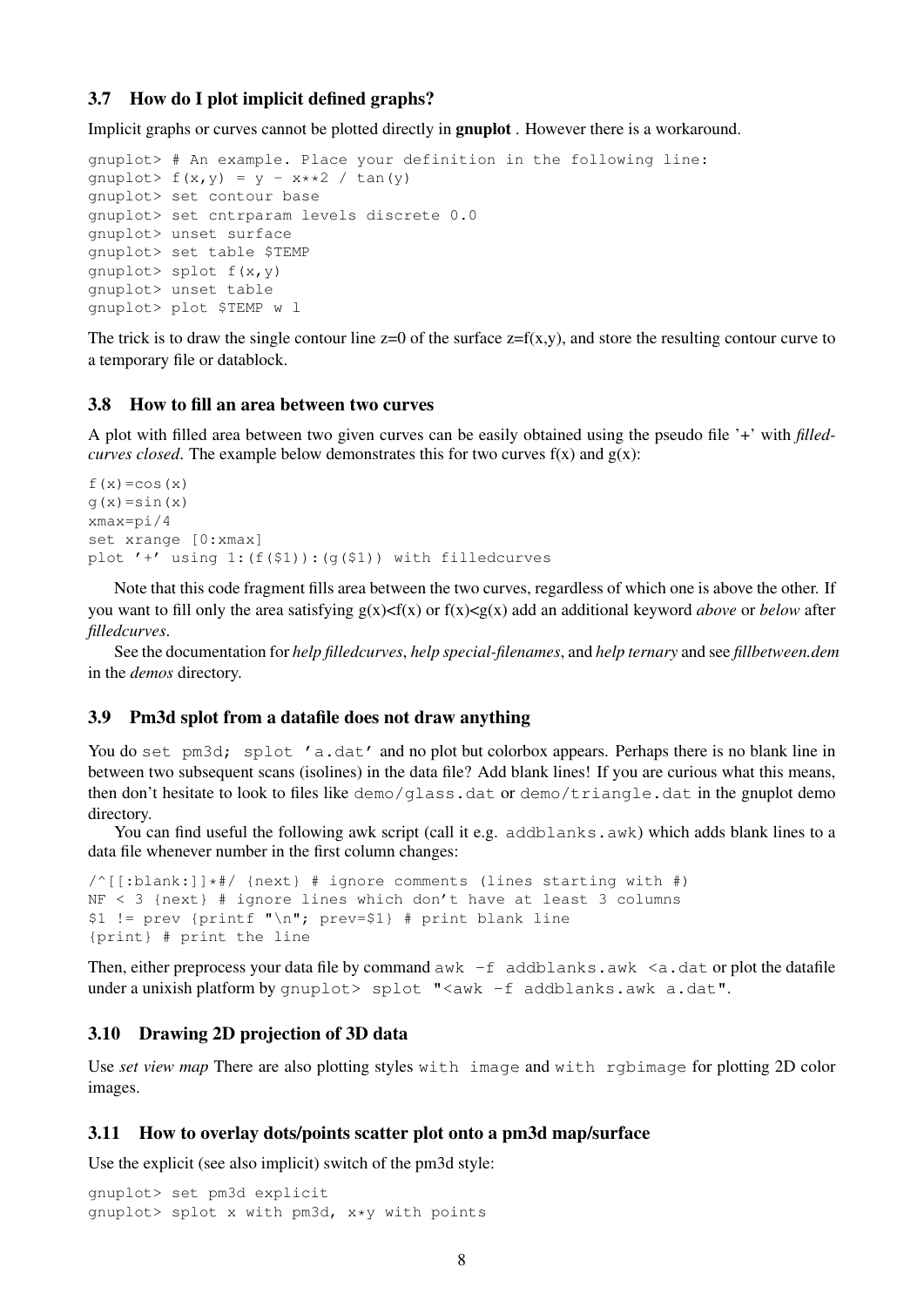#### <span id="page-8-0"></span>3.12 How to produce labeled contours

Labeling individual contours in a contour plot required special tricks and extra processing steps in **gnuplot** version 4. See <http://gnuplot.sourceforge.net/scripts/index.html#tricks-here>.

In version 5 the procedure is much simpler. Plot the contours twice, once "with lines" and once "with labels". To make the labels stand out it may help to use

```
set style textbox opaque noborder
set contours
splot 'DATA' with line, 'DATA' with labels boxed
```
#### <span id="page-8-1"></span>3.13 Color facets with pm3d

It is possible to draw colors facets of a 3D objects, organized in such a file:

```
# triangle 1
x0 y0 z0 <c0>
x1 y1 z1 <c1>
x2 y2 z2 <c2>
x2 y2 z2 <c2>
# triangle 2
x y z
...
```
Notice the positioning single and double blank line.  $\langle c \rangle$  is an optional color. Then plot it by (either of splot's):

```
set pm3d
set style data pm3d
splot 'facets.dat'
splot 'facets_with_color.dat' using 1:2:3:4
```
Note that you avoid surface lines by *set style data pm3d* or *splot ... with pm3d*.

In the above example, pm3d displays triangles as independent surfaces. They are plotted one surface after another, as found in the data file. Parts overlapping in 2D projection are overdrawn.

Gnuplot is not 3D modeling program. Its hidden routines apply for points and lines, but not for faces. Without handling the data as a collection of faces, there would be no surface anything could be hidden behind. The 'hidden3d' algorithm works by using the input data in two ways: first, to set up a collection of triangles (made from a mesh of quadrangles) that form the surface, second as a collection of edges. It then goes through all those edges, checking what parts of them are not hidden behind any faces, and draws those.

Consequently, gnuplot won't draw your surface or 3D object as a virtual reality. It works OK for *set pm3d map* but for true 3D you would be probably more happy writing a converter of your facets into a VRML file.

#### <span id="page-8-2"></span>3.14 Palette for printing my color map on color as well as black&white printer?

Try *set palette cubehelix*.

## <span id="page-8-3"></span>4 Wanted features

#### <span id="page-8-4"></span>4.1 What's new in gnuplot 4.6, 5.0 etc?

Too many things to list here. Please refer to the *NEWS* file in the source distribution, or the "New features" section in the gnuplot documentation.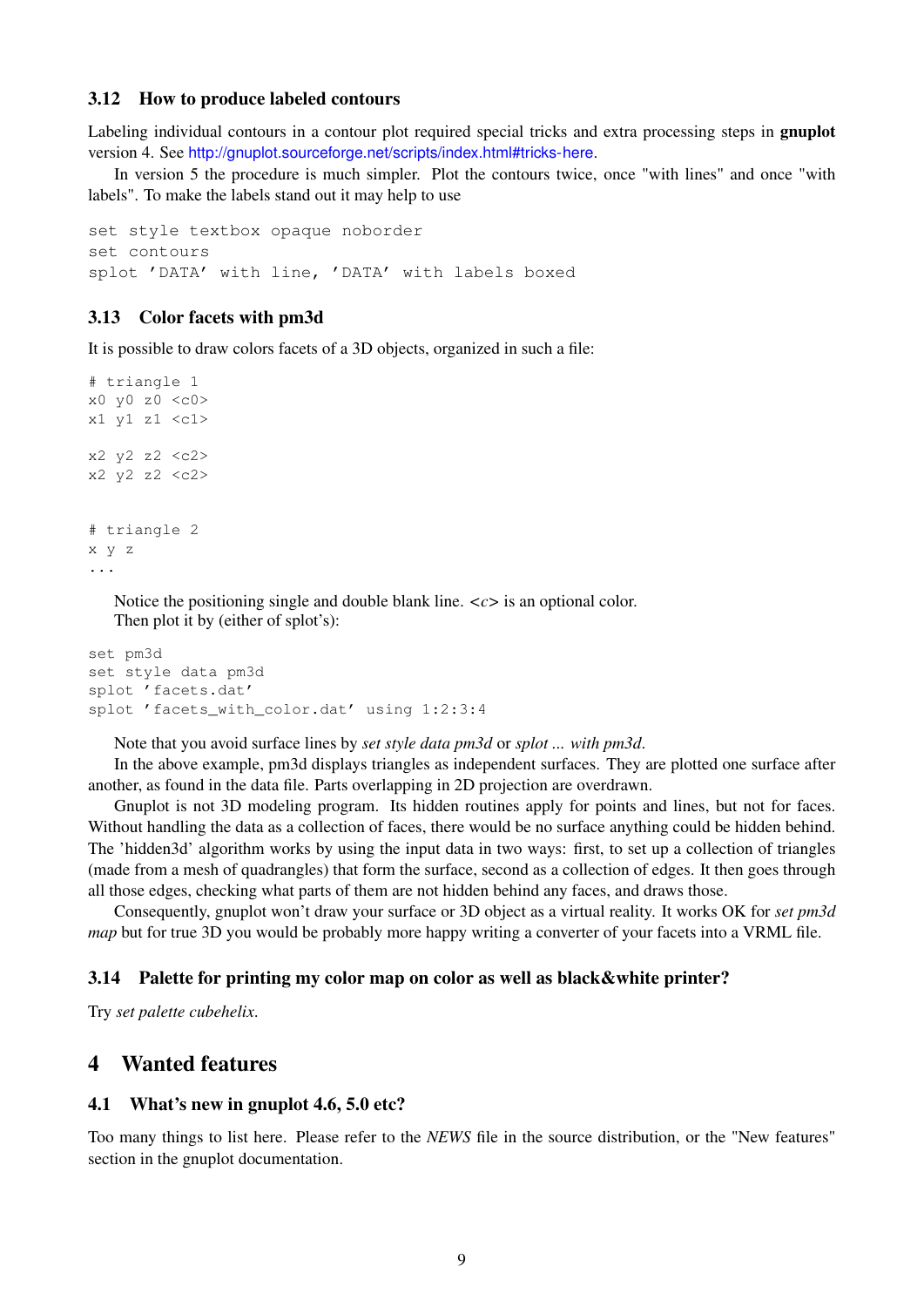## <span id="page-9-0"></span>4.2 Does gnuplot support a driver for <graphics format>?

To see a list of the available graphic drivers for your installation of **gnuplot**, type set term.

Some graphics drivers are included in the normal distribution but are not built by default. If you want to use them, you'll have to change file gnuplot/src/term.h, and recompile.

## <span id="page-9-1"></span>4.3 Does gnuplot have hidden line removal?

Yes.

## <span id="page-9-2"></span>4.4 Does gnuplot support bar-charts/histograms/boxes?

Gnuplot supports various clustered and stacked histogram styles to display pre-tabulated data. It also offers a few options for accumulating raw data into bins, which can in turn be displayed as a bar chart. See the documentation for *bins* and for *smooth frequency*.

## <span id="page-9-3"></span>4.5 Does gnuplot support pie charts? quarterly time charts?

Pie charts are sort of difficult in gnuplot , but see <http://gnuplot.sourceforge.net/demo/circles.html>, or have a look at <http://gnuplot-tricks.blogspot.com/2009/08/pie-charts-entirely-in-gnuplot.html>.

The demo collection contains an example of a simple Gantt chart.

## <span id="page-9-4"></span>4.6 Can I put multiple pages on one page?

Yes. set multiplot.

## <span id="page-9-5"></span>4.7 Does gnuplot support multiple y-axes on a single plot?

Yes. 2D plots can have separate x axes at the bottom  $(x1)$  and top  $(x2)$ , and separate y axes at the left  $(y1)$  and right (y2). Version 5 offers a plot mode *with parallelaxes* that allows additional y axes to be defined.

## <span id="page-9-6"></span>4.8 Can I put both commands and data into a single file?

Version 5 supports named blocks of data in "here document" format:

```
gnuplot> $DATABLOCK << EOD
cats 4 2
dogs 1 4
EOD
gnuplot> plot $DATABLOCK using 2:3:1 with labels
```
Once the named block has been defined, it can be used as many times as you like.

Data can also be provided in-line as part of a plot command using the pseudo-file  $p$ lot  $"$ -". In this case the data can only be used once.

```
gnuplot> plot "-"
1 1
2 4
3 9
e
```
## <span id="page-9-7"></span>4.9 Can I put superscripts/subscripts in my labels?

Most terminal types (gnuplot's name for the choice of output device) support an "enhanced text" mode. This lets you use sub- and superscripts, italic and boldface, and different font faces or font sizes.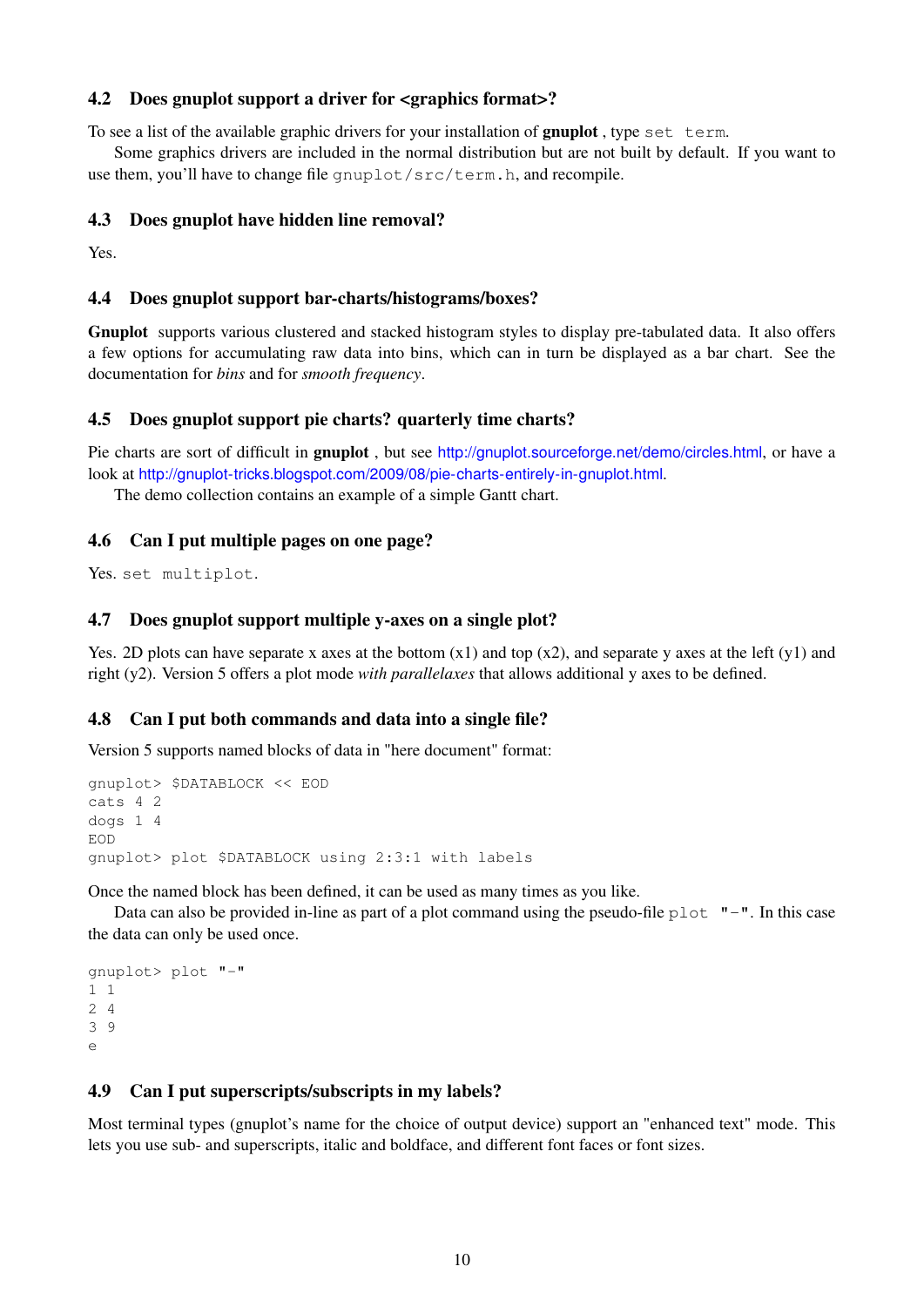#### <span id="page-10-0"></span>4.10 How to use Greek letters or other special symbols?

The old-style way is to use enhanced text mode to switch to a specialize font, e.g. the Adobe "Symbol" font, that maps the characters you want onto ascii letters 'a', 'b', etc. This may still be necessary for PostScript output. However a much simpler way is to select UTF-8 encoding and enter the special characters just as you would any other text. This obviates the need to change fonts and gives you access to all unicode code points including CJK character sets. To actually print or view the files produced by gnuplot you still need appropriate fonts installed on your computer or output device. Gnuplot itself does not provide fonts.

The various LAT<sub>EX</sub> terminal types (*latex, epslatex, tikz, context, cairolatex*) hand off text generation to LAT<sub>EX</sub>. In this case you can use normal LAT<sub>E</sub>X markup like " $\lambda_{3}$ " or ' $\alpha_{3}$ '.

#### <span id="page-10-1"></span>4.11 How do I include accented characters

To obtain accented characters like ü or  $\hat{n}$  in your labels you should use 8bit character codes together with the appropriate encoding option. See the following example:

```
gnuplot> set encoding iso_8859_1
gnuplot> set title "M\374nchner Bierverbrauch \374ber die Jahre"
gnuplot> plot "bier.dat" u 1:2
```
Consequently, you can type labels in Czech, French, Hungarian, Russian... by means of an appropriate *set encoding*. However, you cannot mix two encodings in one file (e.g. accents for west and east latin encodings).

A more general solution is to use UTF-8 encoding as described above, giving access to any accented characters with a unicode code point.

#### <span id="page-10-2"></span>4.12 Can I do 1:1 scaling of axes?

Try set size square or set view equal xy.

#### <span id="page-10-3"></span>4.13 Can I put different text sizes into my plots?

Most terminal types allow you to specify a starting font face and size. The "enhanced text" mode allows you to change fonts, text sizes, bold and italic styles within a plot.

#### <span id="page-10-4"></span>4.14 How do I skip data points?

By specifying *?* as a data value, as in

See also *set missing*. See also *set datafile commentschars* for specifying comment characters in data files.

## <span id="page-10-5"></span>4.15 How do I plot every nth point?

This can be specified with various options for the command  $plot$ , for example  $plot$  'a.dat' every 2. If you want to draw a line through every point but only draw a point symbol at every nth point, then try plot 'a.dat' with linespoints pointinterval n.

#### <span id="page-10-6"></span>4.16 How do I plot a vertical line?

Depending on context, the main methods are:

- set arrow .... .... nohead where you have to compute explicitly the start and the end of the arrow.
- generate (inlined) datapoints and plot them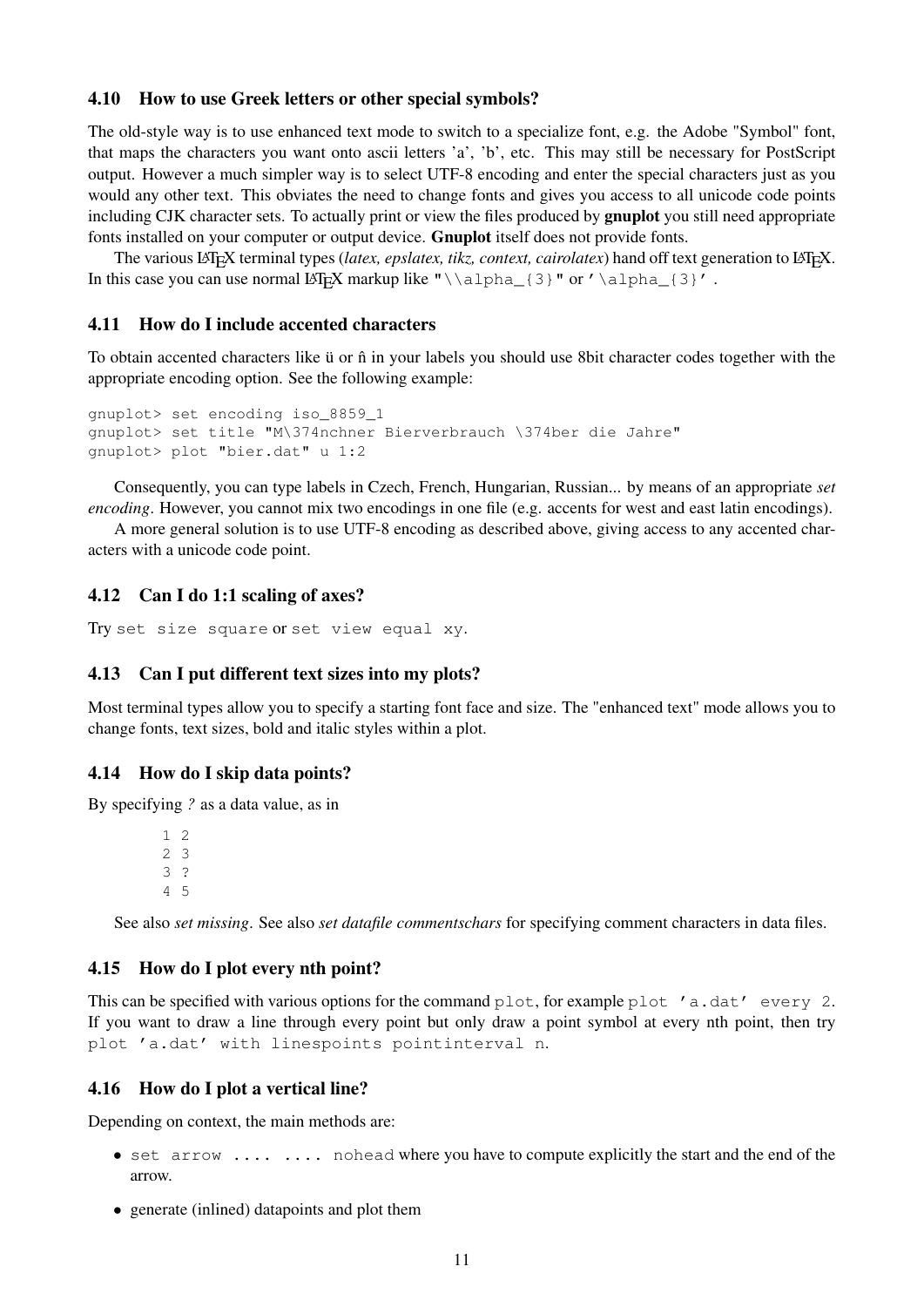## <span id="page-11-0"></span>4.17 How do I plot data files

Easily: by a command *plot 'a.dat'*. In 3D, use *splot 'a.dat'* – but don't forget to put a blank line in between two subsequent scans (isolines), otherwise you will get an error that the data is not gridded; see also question [3.9.](#page-7-2) If your data are not gridded, then use *set dgrid3d {many options}*.

## <span id="page-11-1"></span>4.18 How do I replot multiplot drawing

You cannot directly: gnuplot supports replot command, not remultiplot. You have to write the complete sequence of commands since set multiplot till unset multiplot into a script file. Then you can load the script into gnuplot as many times as you need for replotting the drawing to different terminals or output files.

## <span id="page-11-2"></span>5 Miscellaneous

## <span id="page-11-3"></span>5.1 I've found a bug, what do I do?

First, try to see whether it actually is a bug, or whether it is a feature which may be turned off by some obscure set–command.

Next, see whether you have an old version of **gnuplot**; if you do, chances are the bug has been fixed in a newer release.

The CVS development version may already contain fixes for bugs reported since the release of the current version. Before submitting a bug report, please check whether the bug in question has already been fixed.

If, after checking these things, you still are convinced that there is a bug please report it using the bug-tracker at <http://sourceforge.net/p/gnuplot/bugs>. Be sure to include the version of gnuplot (including patchlevel) and the operating system you are running it on. It helps a lot if you can provide a simple script that reproduces the error.

The tracker on sourceforge is for reporting bugs and collecting bug fixes that will appear in a subsequent release. The <news://comp.graphics.apps.gnuplot> newsgroup will be more help for finding work arounds or actually solving gnuplot related problems.

## <span id="page-11-4"></span>5.2 Can I use gnuplot routines for my own programs?

On systems supporting pipes, you can pipe commands to **gnuplot** from other programs. Many applications with gnuplot as the graphics engine, like Octave (<http://www.octave.org>), uses this method. This also works from a cgi script to drive gnuplot from a forms-based web page.

John Campbell (<mailto://jdc@nauvax.ucc.nau.edu>) modified a much earlier version of **gnuplot** (3.5) to be a library of C subroutines callable from a C program. Gnuplot itself has changed radically since then, and we are not aware of any plans to create a similar library based on the current version.

## <span id="page-11-5"></span>5.3 What extensions have people made to gnuplot ? Where can I get them?

Extensions or patches are available on the "Patches" page of the gnuplot development site [http://sourceforge.](http://sourceforge.net/p/gnuplot/patches/) [net/p/gnuplot/patches/](http://sourceforge.net/p/gnuplot/patches/). The current development version will generally include features that are not yet part of the most recent official release of gnuplot.

## <span id="page-11-6"></span>5.4 I need an integration, fft, iir-filter,...!

Gnuplot has been and is a plotting program, not a data processing or mathematical program suite. Therefore gnuplot can't do that. Look into the demo file "bivariat.dem" for a basic implementation of an integration. However gnuplot version 5 does support calling functions from a dynamically loaded external shared object, i.e. a plugin. So if you want to code up some complicated function in C or another language with compatible calling conventions, you can compile it into a plugin for gnuplot to import.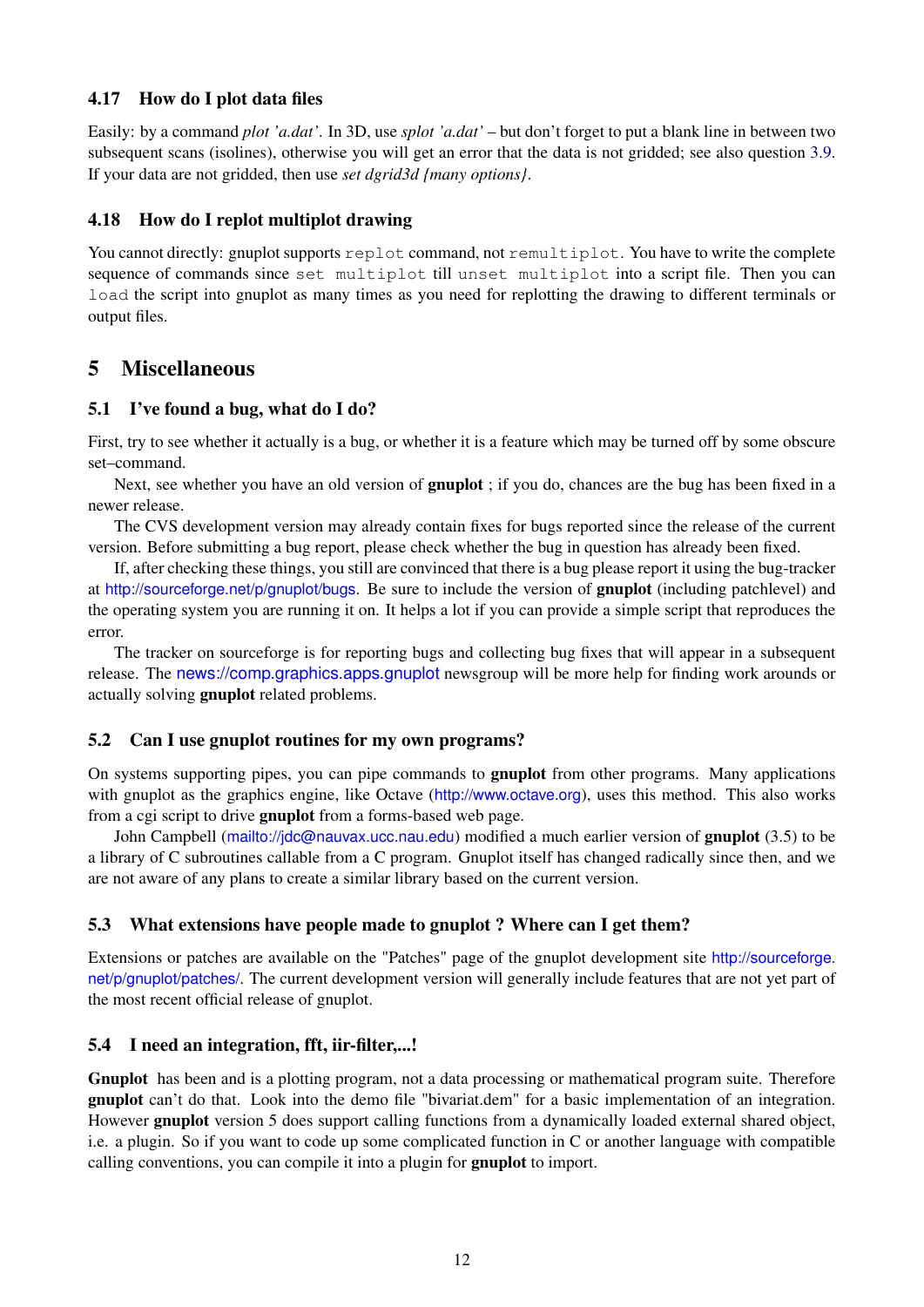## <span id="page-12-0"></span>5.5 Can I do heavy-duty data processing with gnuplot ? or What is beyond gnuplot ?

gnuplot by itself is not suited very well for heavy numerical computation. On the other hand it can handle very large data sets.

One thing you might try is*fudgit*, an interactive multi-purpose fitting program written by Martin-D. Lacasse. It can use gnuplot as its graphics back end.

You might also want to look at the applications developed by the Software Tools Group (STG) at the National Center for Supercomputing Applications <http://ncsa.uiuc.edu>.

You can also try pgperl, an integration of the PGPLOT plotting package with Perl 5. Information can be found at <http://www.ast.cam.ac.uk/AAO/local/www/kgb/pgperl>, the source is available from [ftp.ast.cam.ac.uk](ftp://ftp.ast.cam.ac.uk/pub/kgb/pgperl/) in [/pub/kgb/pgperl/](ftp://ftp.ast.cam.ac.uk/pub/kgb/pgperl/) or <linux.nrao.edu> in [/pub/packages/pgperl/](ftp://linux.nrao.edu/pub/packages/pgperl/).

Another possibility is Octave. To quote from its README: Octave is a high-level language, primarily intended for numerical computations. Octave is licensed under GPL, and in principle, it is a free Matlab clone. It provides a convenient command line interface for solving linear and nonlinear problems numerically. The latest released version of Octave is always available from <http://www.octave.org>. By the way, octave uses gnuplot as its plotting engine, so you get a data-processing program on top of gnuplot .

Finally there is *scilab* (<http://www.scilab.org>), an open source alternative to *matlab*.

#### <span id="page-12-1"></span>5.6 How to use hotkeys in my interactive terminals

Most of the interactive terminals support both pre-defined and user-defined hotkeys to replot, toggle plot elements, change axis scaling, and so on. Hit *h* in an active gnuplot plot window to get list of hotkeys. Read *help mouse* and *help bind* for more information.

#### <span id="page-12-2"></span>5.7 I have ported gnuplot to another system, or patched it. What do I do?

The preferred way of submitting, commenting and upgrading patches is via 'Patches' section on [http://sourceforg](http://sourceforge.net/p/gnuplot/patches/)e. [net/p/gnuplot/patches/](http://sourceforge.net/p/gnuplot/patches/). You may want to send a note to <mailto://gnuplot-beta@lists.sourceforge.net> for more lively discussion.

#### <span id="page-12-3"></span>5.8 I want to help in developing the next version of gnuplot . What can I do?

Join the gnuplot beta test mailing list by sending a mail containing the line subscribe gnuplot-beta in the body (not the subject) of the mail to <mailto://Majordomo@lists.sourceforge.net>.

#### <span id="page-12-4"></span>5.9 Open questions for inclusion into the FAQ?

Please submit your questions (along with the answer) to <mailto://gnuplot-beta@lists.sourceforge.net>.

## <span id="page-12-5"></span>6 Making life easier

#### <span id="page-12-6"></span>6.1 How do I plot two functions in non-overlapping regions?

This used to be complicated. In version 5 it is easy - place the desired range immediately before each function being plotted. For example, to plot experimental data and two different functional models f1 and f2 covering two different portions of the domain:

gnuplot> set autoscale x # get x range from the data gnuplot> plot "data", [-100:0] f1(x), [0:100] f2(x)

#### <span id="page-12-7"></span>6.2 How do I run my data through a filter before plotting?

If your system supports the popen() function, as Unix does, you should be able to run the output through another process, for example a short awk program, such as

gnuplot> plot "< awk ' { print \$1, \$3/\$2 } ' file.in"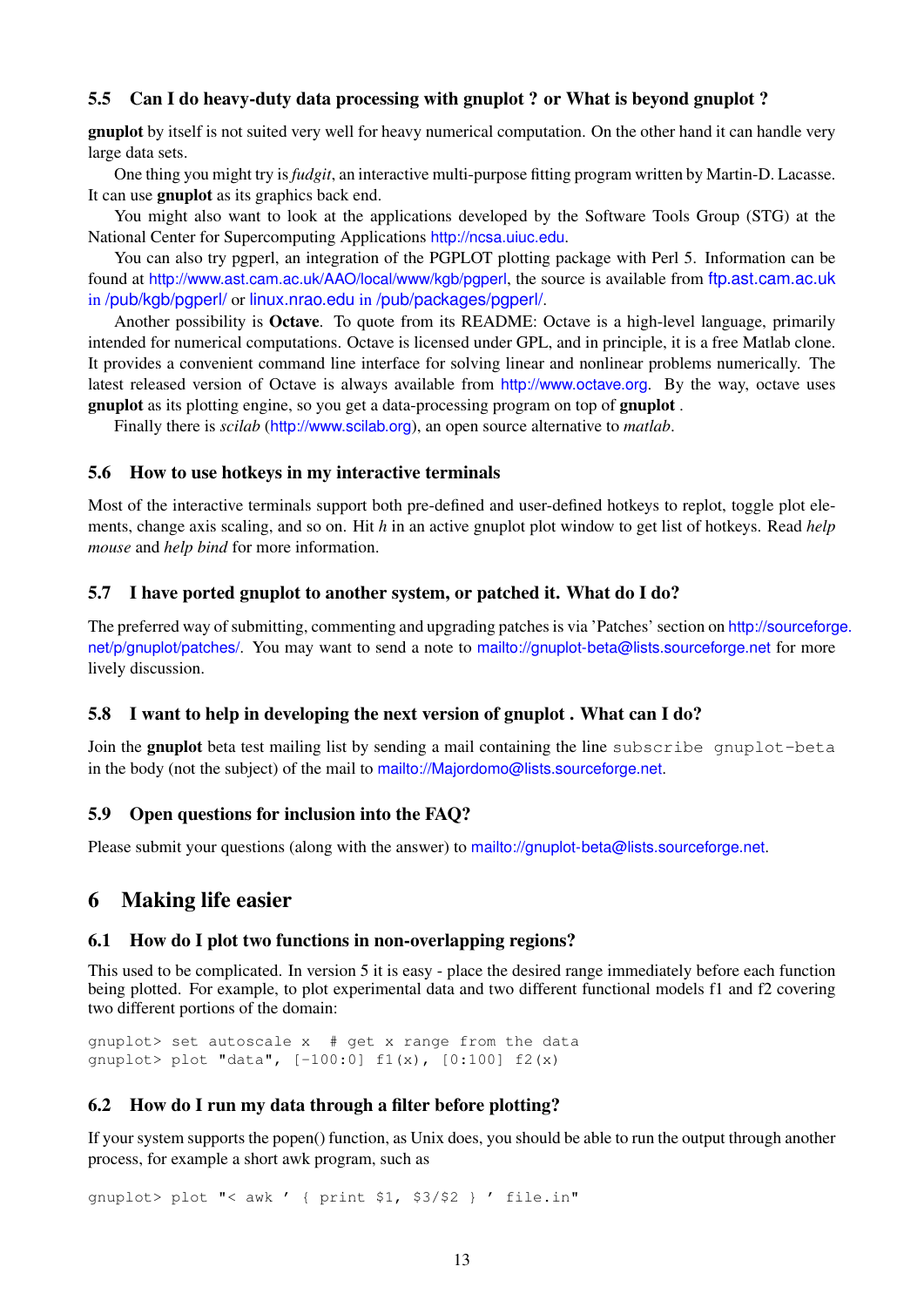The plot command is very powerful and is able to do some arithmetic on datafiles. See help plot.

The above filtering works seamlessly under Unixes and OS/2. On Windows, this is only supported by default in *gnuplot* version 5, but required a separate program *wgnuplot\_pipes* in some earlier versions.

#### <span id="page-13-0"></span>6.3 How do I save and restore my current settings?

Use the save and load commands for this; see help save and help load for details.

You can save the current terminal and restore it later without touching the filesystem by *set term push* and *set term pop*, respectively.

#### <span id="page-13-1"></span>6.4 How do I plot lines (not grids) using splot?

If the data input to splot is arranged such that each line contains the same number of data points (using blank lines as delimiters, as usual), splot will by default treat the data as describing a surface. If you want to draw individual lines instead, try some combination of *unset surface*, *set surface explicit*, *plot ... nosurface*.

#### <span id="page-13-2"></span>6.5 How do I plot a function  $f(x,y)$  that is bounded by other functions in the x-y plane?

Here is one way:

```
gnuplot> f(x,y) = x**2 + y**2qnuplot> x(u) = 3*ugnuplot> yu(x) = x * * 2gnuplot> yl(x) = -x**2gnuplot> set parametric
gnuplot> set cont
qnuplot> splot [0:1] [0:1] u, yl(x(u))+(yu(x(u)) - yl(x(u)))*v,
> f(x(u), (yu(x(u)) - yl(x(u))) *v)
```
#### <span id="page-13-3"></span>6.6 How do I call gnuplot from my own programs?

On unix-like systems, commands to gnuplot can be piped via stdin. Output from **gnuplot** 's print command can be read via a named pipe. On Windows, due to the lacking standard input (stdin) in GUI programs, you either need to use the console version *gnuplot* (recommended), or use *wgnuplot\_pipes*, which has an additional console window attached. The old helper program *pgnuplot* is still included in the distribution package.

#### <span id="page-13-4"></span>6.7 What if I need h-bar (Planck's constant)?

The most straightforward way is to use a UTF-8 font, and type in the  $\hbar$  character (Unicode code point #x210F) directly.

This does not work in PostScript, however, so you must use approximations like  $\theta$  {/=56 -} {/=24 h} or  $\{/-8 \ \theta\}/\text{Symbol}=24 -\}$   $\{/-14 \ h\}$  In the latter, the "-" (a long one in /Symbol) is non-spacing and 24-pt. The 14-pt "h" is offset by an 8-pt space (which is the space preceding the " ") but smaller, since it's written as a subscript. But these don't look too much like the hbar we're used to, since the bar is horizontal instead of sloped. I don't see a way to get that. I tried using an accent (character 264 in iso-latin-1 encoding), but I haven't found a way to scale and position the pieces correctly. One more possibility would be  $\{$  /=14  $@^{\wedge}$  { / Symbol=10 - } { /=14 h } }.

The reduced Planck's constant can be set very easily by using the AMS-LaTeX PostScript fonts which are available from <http://www.ams.org/tex/amsfonts.html> (also included in many LaTeX distributions). Gnuplot (see help fontpath) and the PostScript interpreter (usually Ghostscript) have to know where the file msbm10.pfb (or msbm10.pfa) resides. Use  $\{/MSBM10 \setminus 175\}$  to produce  $\hbox{hslash which is a}$ "h" superimposed by a sloped bar. The standard \hbar (horizontal bar) has the octal code 176. Please note that h-bar exists only as an italic type.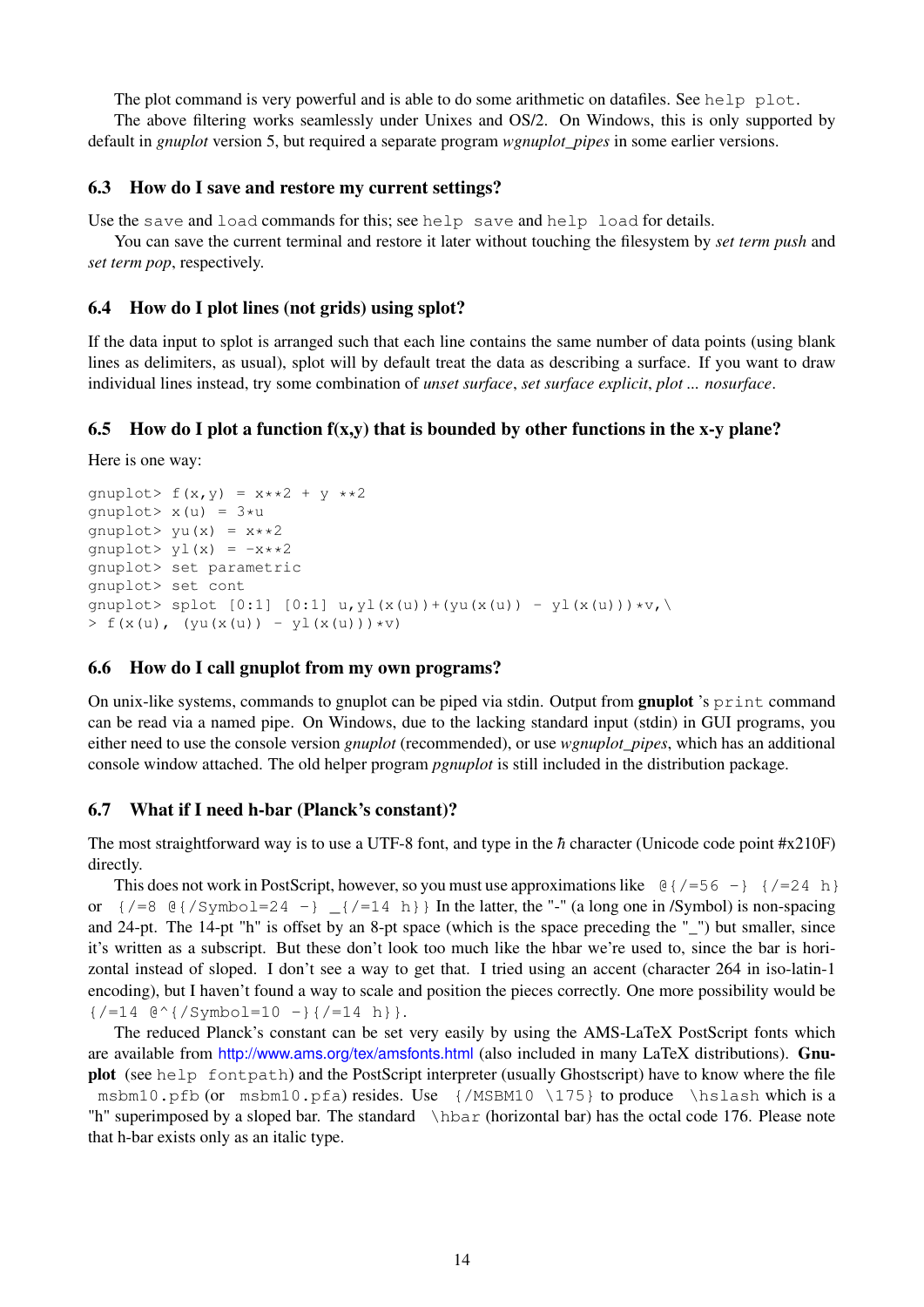#### <span id="page-14-0"></span>6.8 What if I need the Solar mass symbol?

As with Planck's constant, the most straightforward way is to use a UTF-8 font, and type in the  $\odot$  character (Unicode code point #x2299 ; "circled dot operator") directly. The very similar glyph at code point #x2609 ; "sun" may be even better, but not many fonts have it.

#### <span id="page-14-1"></span>6.9 How do I give exact positions for the graph borders on the page?

Specify the position of the top, bottom, left, and right borders in terms of their fractional position within the page:

```
set lmargin at screen 0.05
set bmargin at screen 0.05
set rmargin at screen 0.95
set tmargin at screen 0.95
```
## <span id="page-14-2"></span>7 Common problems

## <span id="page-14-3"></span>7.1 Help! None of my fonts work.

Gnuplot does not do font handling by itself; it must necessarily leave that to the individual device support libraries. Unfortunately, this means that different terminal types need different help in finding fonts. Here are some quick hints. For more detailed information please see the gnuplot documentation for the specific terminal type you are having problems with.

- png/jpeg/gif These terminal types use the libgd support library, which searches for fonts in the directories given in the environmental variable GDFONTPATH. Once you get libgd fontpaths sorted out, you will probably want to set a default font for gnuplot. For example: setenv GNUPLOT DEFAULT GDFONT verdana
- post PostScript font names are not resolved until the document is printed. Gnuplot does not know what fonts are available to your printer, so it will accept any font name you give it. However, it is possible to bundle a font with the gnuplot output; please see the instructions given by gnuplot's internal command "help set term post fontfile".
- svg Font handling is viewer-dependent.
- x11 The x11 terminal uses the normal x11 font server mechanism. The only tricky bit is that in order to use multi-byte fonts you must explicitly say so:

set term x11 font "mbfont: sazanami mincho, vera, 20"

win Select "Choose font..." from the "Options" pull-down menu in the toolbar.

wxt, qt On linux systems these terminals rely on fonts provided by the system's *fontconfig* utility.

## <span id="page-14-4"></span>7.2 Gnuplot does not open a plot window on VMS. Why?

On VMS, you need to make several symbols:

\$ gnuplot\_x11 :== \$disk:[directory]gnuplot\_x11

- \$ gnuplot :== \$disk:[directory]gnuplot.exe
- \$ def/job GNUPLOT\$HELP disk:[directory]gnuplot.hlb

#### Then run gnuplot from your command line, and use set term x11.

On Unix systems the x11 and qt terminals require installation of separate helper programs *gnuplot\_x11* and *gnuplot qt*. These are usually installed in a directory */usr/libexec/gnuplot*/5.0/ and **gnuplot** knows to look for them there. If they are installed somewhere else or gnuplot is having trouble finding them, try setting the environmental variable GNUPLOT\_DRIVER\_DIR.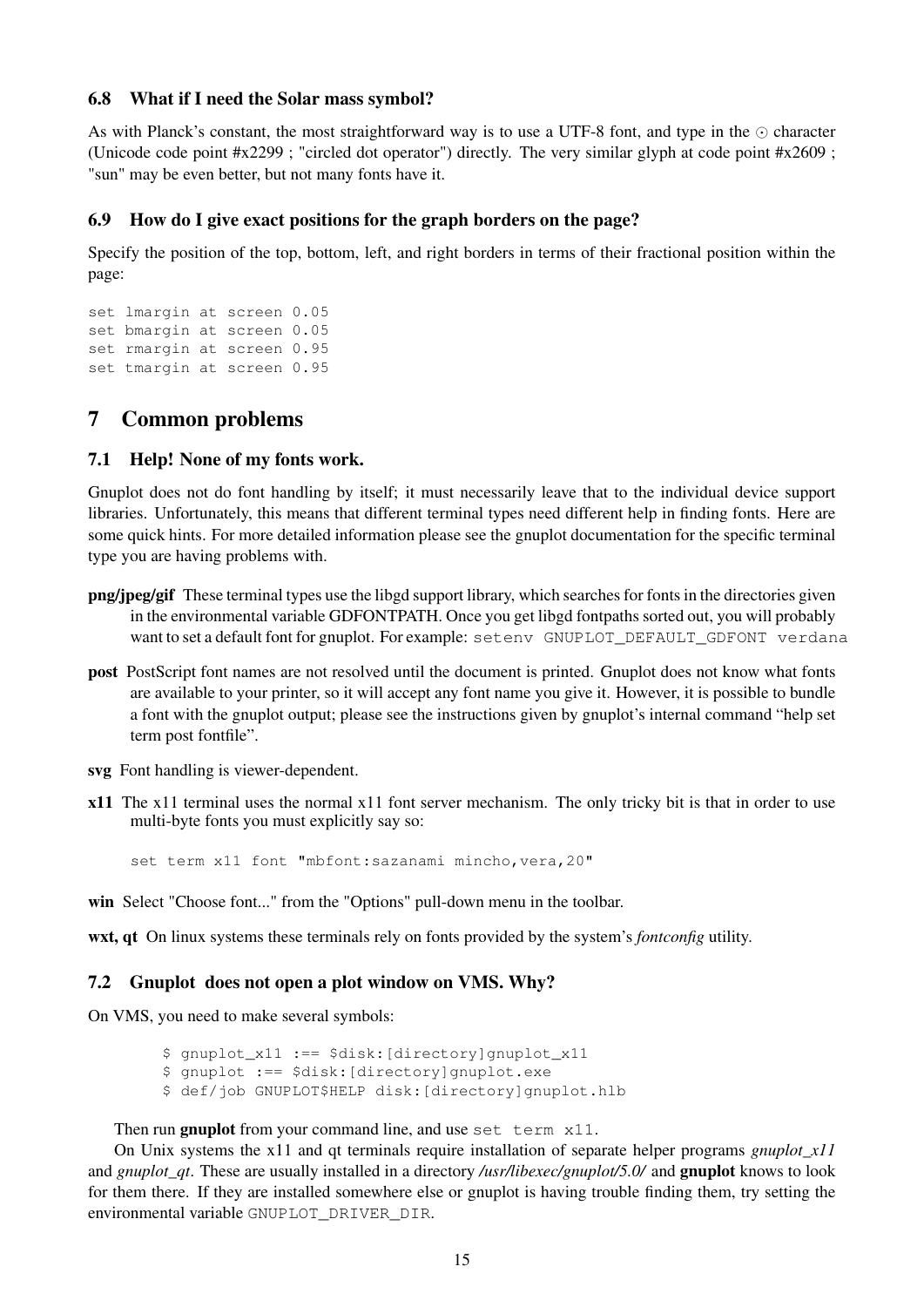## <span id="page-15-0"></span>7.3 Why does gnuplot ignore my very small numbers?

For some purposes **Gnuplot** treats numbers less than 1e-08 as being zero. Thus, if you are trying to plot a collection of very small numbers, they may be plotted as zero. Worse, if you're plotting on a log scale, they will be off scale. Or, if the whole set of numbers is "zero", your range may be considered empty:

```
gnuplot> plot 'test1'
Warning: empty y range [4.047e-19:3e-11], adjusting to [-1:1]
gnuplot> set yrange [4e-19:3e-11]
gnuplot> plot 'test1'
               \hat{ }y range is less than 'zero'
```
The solution is to change **gnuplot** 's idea of "zero":

gnuplot> set zero 1e-20

For more information, type help set zero.

## <span id="page-15-1"></span>7.4 When I run gnuplot from the shell or a script, the resulting plot flashes by on the screen and then disappears

- 1. Put a pause -1 after the plot command in the file, or at the file end.
- 2. Use command gnuplot filename.gp  $-$  (yes, dash is the last parameter) to stay in the interactive regime when the script completes.
- 3. Run gnuplot as *gnuplot -persist*
- 4. On Windows you can also use either -persist or /noend.
- 5. Give the *persist* option as part of the *set terminal* command.

#### <span id="page-15-2"></span>7.5 My formulas (like 1/3) are giving me nonsense results! What's going on?

Gnuplot does integer, and not floating point, arithmetic on integer expressions. For example, the expression 1/3 evaluates to zero. If you want floating point expressions, supply trailing dots for your floating point numbers. Example:

```
gnuplot> print 1/3
                \capgnuplot> print 1./3.
                0.333333
```
This way of evaluating integer expressions is shared by both C and Fortran.

#### <span id="page-15-3"></span>7.6 My output files are incomplete!

You may need to flush the output with a closing set output. Some output formats (postscript, pdf, latex, svg, ...) can include several pages of plots in a single output file. For these output modes, gnuplot leaves the file open after each plot so that you can add additional plots to it. The file is not completed and made available to external applications until you explicitly close it (set output or unset output), or select a different terminal type (set term) or exit gnuplot. Output formats that contain only a single 'page' (png, emf, ...) should not suffer from this problem.